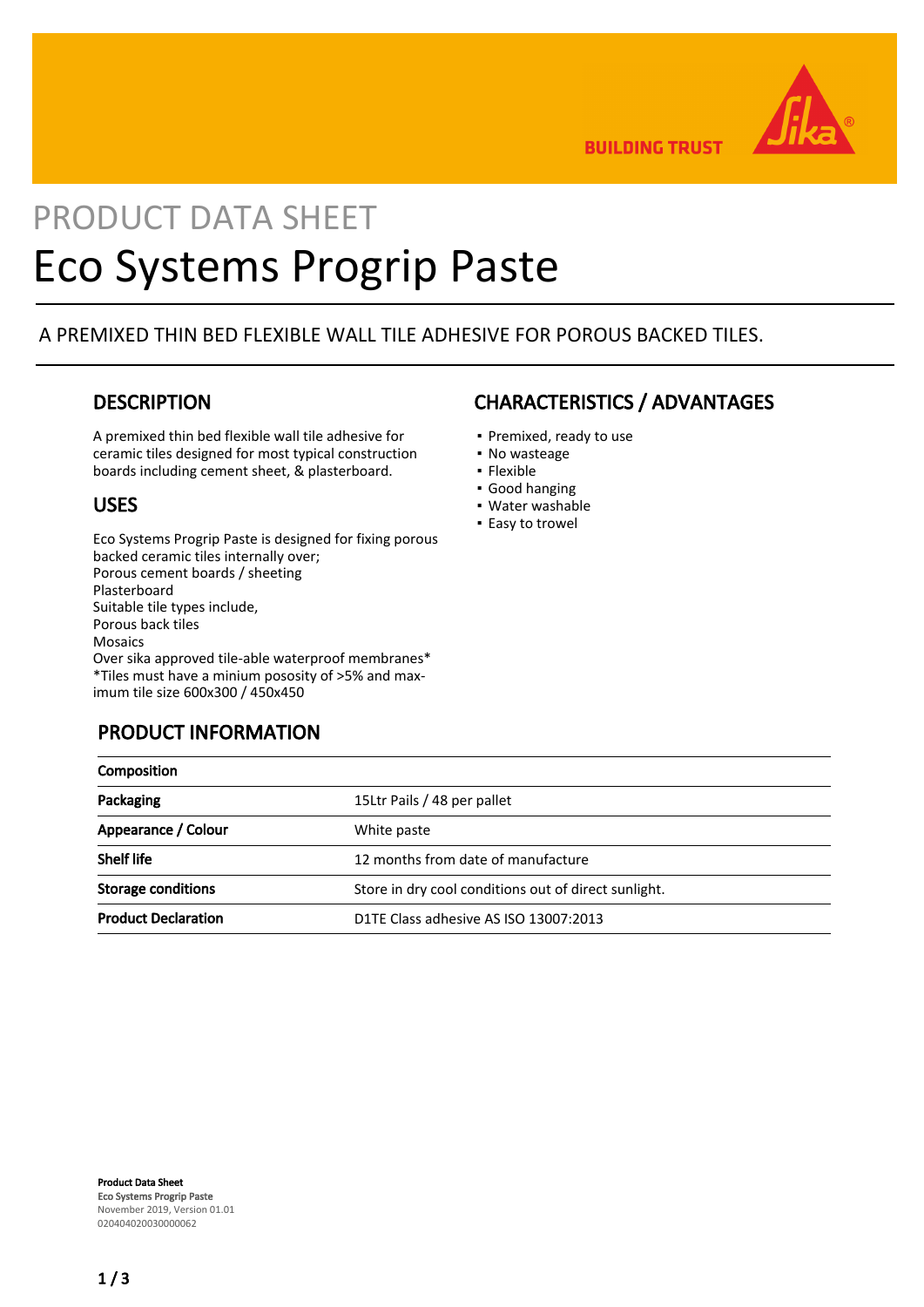| <b>Consumption</b>                   | <b>Notched Trowel Size</b>                                                                                                                                                                                            | Approx cobverage per 15Ltr |  |
|--------------------------------------|-----------------------------------------------------------------------------------------------------------------------------------------------------------------------------------------------------------------------|----------------------------|--|
|                                      | 4mm Notched Trowel                                                                                                                                                                                                    | 12m2                       |  |
|                                      | 8mm Notched Trowel                                                                                                                                                                                                    | 7-8m2                      |  |
| <b>Ambient Air Temperature</b>       | +5°C Min to +35°C Max                                                                                                                                                                                                 |                            |  |
| <b>Substrate Temperature</b>         | +5°C Min to +35° Max                                                                                                                                                                                                  |                            |  |
| <b>Open Time</b>                     | 30 Minutes at 23°C & 50% RH.                                                                                                                                                                                          |                            |  |
| <b>Adjustability Time</b>            | Up to 45 minutes dependent on tile and substrate porosity.                                                                                                                                                            |                            |  |
| <b>Applied Product Ready for Use</b> | <b>USE</b>                                                                                                                                                                                                            | WAIT TIME                  |  |
|                                      | Grouting                                                                                                                                                                                                              | 24 hours                   |  |
|                                      | Full use / return to service                                                                                                                                                                                          | 5 days                     |  |
|                                      | Values determined at laboratory conditions: 23° & 50% RH.<br>Higher temperatures will reduce times and lower temperatures will in-<br>crease times.<br>Tile and substrate porosity will impact adhesive drying times. |                            |  |

#### SUBSTRATE QUALITY / PRE-TREATMENT

Substrate deflection: All substrates under loads must not exceed L/360 for tiling applications.

All wall boards must be fixed in accordance to manufacturers recomendations, and specifically designed for tiling applications.

Priming: Primed with Eco Systems Eco Prime WB prior to application.

#### APPLICATION

Tiles shall be fixed in accordance with AS3958.1-2007. Ensure the backs of tiles are free from dust and contaminates.

Appliy th paste adhesive to the substrate with the appropriate sized trowel to acheive coverage requirements on both substrate and the back of the tile. Tiles may require "back-buttering" to acheive minimum coverage requirements.

Apply the adhesive with the notched trowel in a single direction. While pressing the tile into the wet adhesive break the ridges with the tile to fully bed the tile into the adhesive.

It is advisable to periodically check the backs of the tiles to ensure minimum adhesive coverage requirements are being acheived.

Only apply enough adhesive that can be covered prior to the adhesive skinning. If skinning occurs remove and replace with fresh adhesive.

Remove any excess adhesives from the face and joints with a damp sponge while the adhesive is still wet. Ensure grout joint are of uniform depth.

Expansion and control joints must be installed as per AS ISO 3958.1-2007.

#### CLEANING OF EQUIPMENT

Tools and equipment can be cleaned with water while the adhesive is still wet.

### IMPORTANT CONSIDERATIONS

Eco Systems Progrip Paste is not suitable for use with porcelain and low porosity tiles.

Eco Systems Progrip Paste is not suitable for use with moisture sensitive stone.

In cold climates Eco Systems Progrip Paste drying may be extended. Allow adhesive to dry prior to grouting. Eco Systems Progrip Paste is not suitable for applications that are constantly subjected to water.

Drying tiles of the adhesive may vary dependent on pososity of the tile and substrate. Allow to dry prior to grouting.

The performance of Eco Systems Progrip Paste will be comprimised when used above 35°C and below 5°C.

### BASIS OF PRODUCT DATA

All technical data stated in this Product Data Sheet are based on laboratory tests. Actual measured data may vary due to circumstances beyond our control.

### LOCAL RESTRICTIONS

Please note that as a result of specific local regulations the declared data for this product may vary from country to country. Please consult the local Product Data Sheet for the exact product data.

**BUILDING TRUST** 

Product Data Sheet Eco Systems Progrip Paste November 2019, Version 01.01 020404020030000062